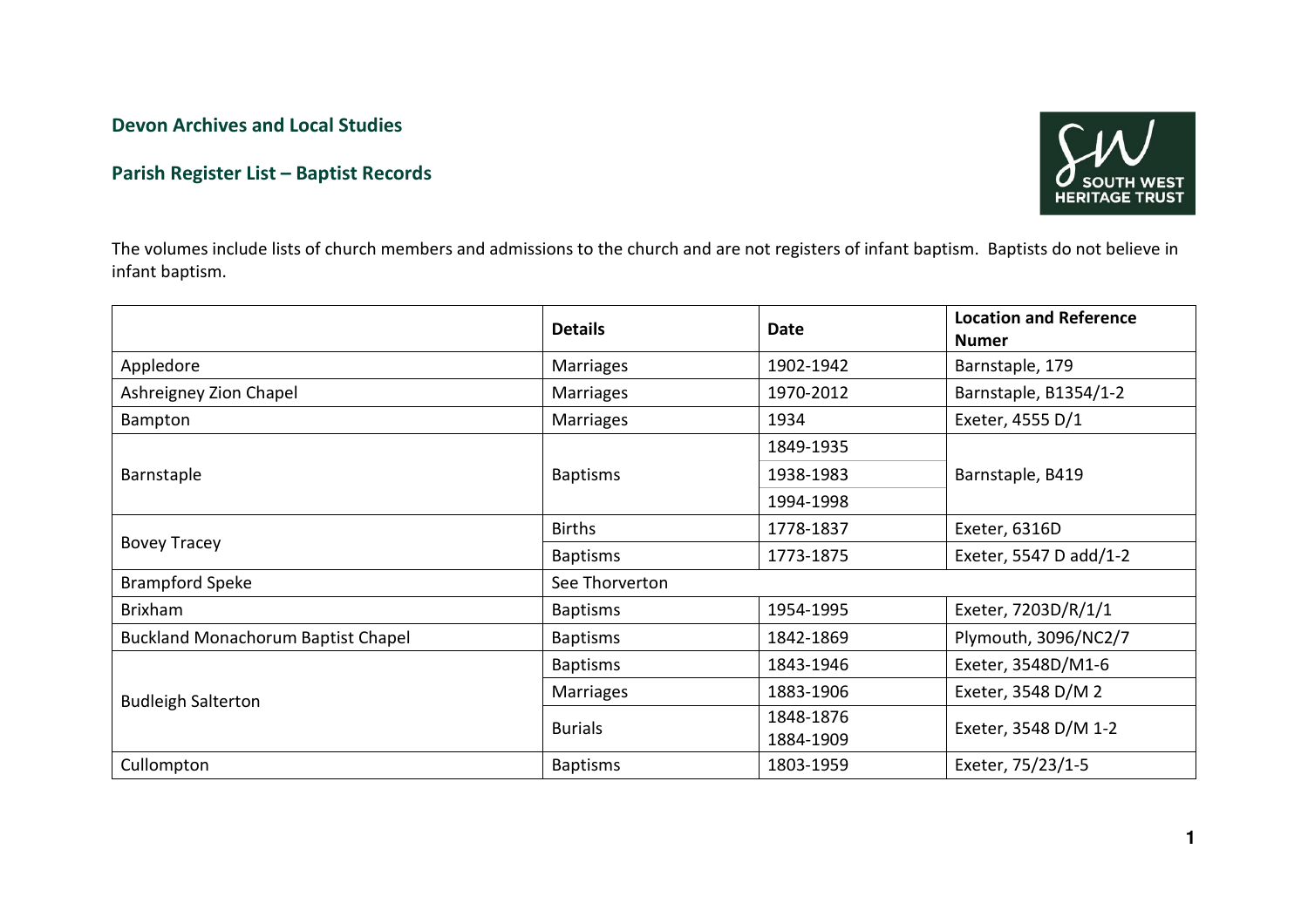| Dartmouth                                                       | <b>Baptisms</b>  | 1786-1968 | Exeter, 4277 D/1,5,7,9,<br>43-44 |  |  |  |
|-----------------------------------------------------------------|------------------|-----------|----------------------------------|--|--|--|
| <b>Exeter</b>                                                   |                  |           |                                  |  |  |  |
| <b>Bartholomew Street</b>                                       | <b>Baptisms</b>  | 1823-1953 | Exeter, 76/44/1/2-3              |  |  |  |
| South Street                                                    | <b>Baptisms</b>  | 1742-1906 | Exeter, 75/9/1/1-6               |  |  |  |
|                                                                 |                  | 1936-1964 |                                  |  |  |  |
| Free Evangelical Church                                         | <b>Baptisms</b>  | 1936-1968 | Exeter, 76/44/2/1-2              |  |  |  |
| Wonford                                                         | <b>Marriages</b> | 1953-1979 | Exeter, 6187 D add/16,17         |  |  |  |
|                                                                 |                  |           |                                  |  |  |  |
| Honiton                                                         | <b>Baptisms</b>  | 1879-1970 | Exeter, 75/21/1-10               |  |  |  |
| Kilmington (with Loughwood in Dalwood)                          | <b>Baptisms</b>  | 1778-1904 | Exeter, 3700 D/M2                |  |  |  |
| Northam (Ebenezer, Appledore)                                   | <b>Marriages</b> | 1902-1942 | Barnstaple, 179                  |  |  |  |
| Okehampton: Fore Street                                         | Marriages        | 1909-1986 | Exeter, 4491D/R1-4               |  |  |  |
| Plymouth                                                        |                  |           |                                  |  |  |  |
| Christchurch Ecumenical Church, Estover                         | <b>Baptisms</b>  | 1977-1986 |                                  |  |  |  |
| Crownhill Baptist Church                                        | <b>Baptisms</b>  | 1960-1997 | Plymouth, 3330/X50/7             |  |  |  |
|                                                                 | <b>Marriages</b> | 1958-2006 | Plymouth, 3330/X50/1-6           |  |  |  |
| Ebenezer Baptist Chapel, Union Street, East<br>Stonehouse       | <b>Births</b>    | 1833-1836 | Exeter, 3356/G154/3              |  |  |  |
| Eastover Baptist Church, Plym Bridge Road                       | <b>Marriages</b> | 1948-1980 | Plymouth, 1285/1                 |  |  |  |
| Ford Baptist Church, Alfred Road, Devonport                     | <b>Baptisms</b>  | 1878-1963 | Plymouth, 1086/1-5               |  |  |  |
| George Street Baptist Church                                    | <b>Baptisms</b>  | 1877-1878 | Plymouth, 1086/1-2               |  |  |  |
| Hope Baptist Church, Fore Street, Devonport                     | <b>Baptisms</b>  | 1806-1923 | Plymouth, 1095/1                 |  |  |  |
| How Street Baptist Chapel                                       | <b>Burials</b>   | 1787-1837 | Plymouth, 3356/G154/3            |  |  |  |
| Liberty Street and Pembroke Street Baptist Chapel,<br>Devonport | <b>Baptisms</b>  | 1787-1900 | Plymouth, 960/65                 |  |  |  |